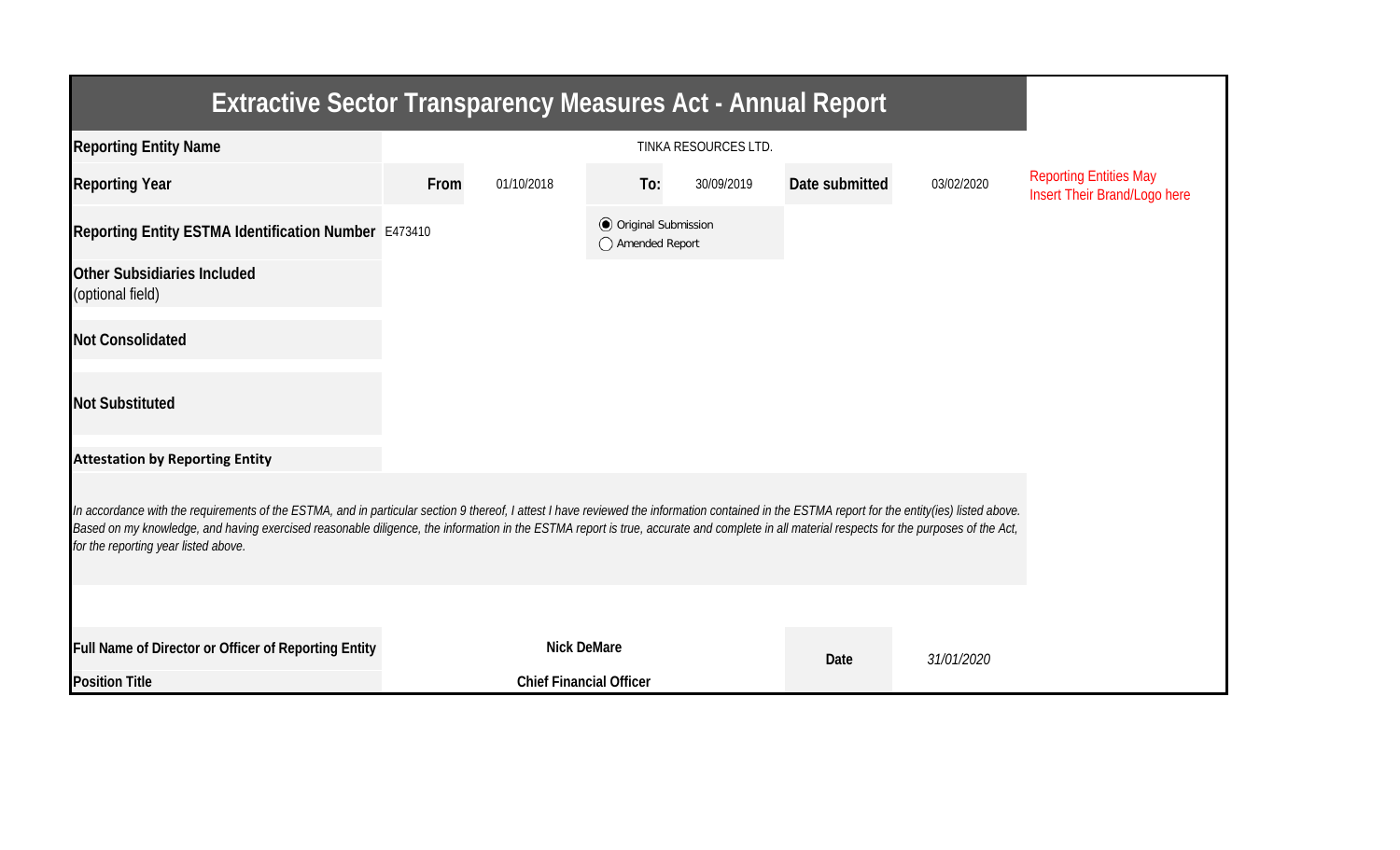|                                                                                                                                                      | Extractive Sector Transparency Measures Act - Annual Report<br>To:<br>01/10/2018<br>30/09/2019<br>From:<br>Currency of the Report CAD<br>TINKA RESOURCES LTD.<br>E473410<br>Payments by Payee<br>Departments, Agency, etc<br><b>Total Amount paid to</b><br>Infrastructure<br>within Payee that Received<br>Notes <sup>34</sup><br>Taxes<br>Royalties<br>Fees<br><b>Production Entitlements</b><br><b>Dividends</b><br>Country<br>Payee Name <sup>1</sup><br><b>Bonuses</b><br><b>Improvement Payments</b><br>Payee<br>Payments <sup>2</sup><br>Instituto Geologico, Minero y<br>Government of Peru<br>144,323<br>Peru<br>144,323 Concession payements<br>Metalurgico (INGEMET)<br>Autoridad Nacional del Aqua<br>Government of Peru<br>280<br>Peru<br>280 |                         |  |  |  |  |  |  |  |  |  |
|------------------------------------------------------------------------------------------------------------------------------------------------------|------------------------------------------------------------------------------------------------------------------------------------------------------------------------------------------------------------------------------------------------------------------------------------------------------------------------------------------------------------------------------------------------------------------------------------------------------------------------------------------------------------------------------------------------------------------------------------------------------------------------------------------------------------------------------------------------------------------------------------------------------------|-------------------------|--|--|--|--|--|--|--|--|--|
| <b>Reporting Year</b><br>Reporting Entity Name<br>Reporting Entity ESTMA<br>Identification Number<br>Subsidiary Reporting Entities (if<br>necessary) |                                                                                                                                                                                                                                                                                                                                                                                                                                                                                                                                                                                                                                                                                                                                                            |                         |  |  |  |  |  |  |  |  |  |
|                                                                                                                                                      |                                                                                                                                                                                                                                                                                                                                                                                                                                                                                                                                                                                                                                                                                                                                                            |                         |  |  |  |  |  |  |  |  |  |
|                                                                                                                                                      |                                                                                                                                                                                                                                                                                                                                                                                                                                                                                                                                                                                                                                                                                                                                                            |                         |  |  |  |  |  |  |  |  |  |
|                                                                                                                                                      |                                                                                                                                                                                                                                                                                                                                                                                                                                                                                                                                                                                                                                                                                                                                                            |                         |  |  |  |  |  |  |  |  |  |
|                                                                                                                                                      |                                                                                                                                                                                                                                                                                                                                                                                                                                                                                                                                                                                                                                                                                                                                                            | Servicio Administrativo |  |  |  |  |  |  |  |  |  |
|                                                                                                                                                      |                                                                                                                                                                                                                                                                                                                                                                                                                                                                                                                                                                                                                                                                                                                                                            |                         |  |  |  |  |  |  |  |  |  |
|                                                                                                                                                      |                                                                                                                                                                                                                                                                                                                                                                                                                                                                                                                                                                                                                                                                                                                                                            |                         |  |  |  |  |  |  |  |  |  |
|                                                                                                                                                      |                                                                                                                                                                                                                                                                                                                                                                                                                                                                                                                                                                                                                                                                                                                                                            |                         |  |  |  |  |  |  |  |  |  |
|                                                                                                                                                      |                                                                                                                                                                                                                                                                                                                                                                                                                                                                                                                                                                                                                                                                                                                                                            |                         |  |  |  |  |  |  |  |  |  |
|                                                                                                                                                      |                                                                                                                                                                                                                                                                                                                                                                                                                                                                                                                                                                                                                                                                                                                                                            |                         |  |  |  |  |  |  |  |  |  |
|                                                                                                                                                      |                                                                                                                                                                                                                                                                                                                                                                                                                                                                                                                                                                                                                                                                                                                                                            |                         |  |  |  |  |  |  |  |  |  |
|                                                                                                                                                      |                                                                                                                                                                                                                                                                                                                                                                                                                                                                                                                                                                                                                                                                                                                                                            |                         |  |  |  |  |  |  |  |  |  |
|                                                                                                                                                      |                                                                                                                                                                                                                                                                                                                                                                                                                                                                                                                                                                                                                                                                                                                                                            |                         |  |  |  |  |  |  |  |  |  |
| <b>Additional Notes:</b>                                                                                                                             | ALL PAYMENTS ARE REPORTED IN CANADIAN DOLLARS (THE REPORTING CURRENCY OF THE REPORTING ENTITY) AND CONVERTED USING THE AVERAGE EXCHANGE RATE USED FOR CANADIAN DOLLAR TO PERUVIAN SOL OF 0.39735<br>$h \circ h + h \circ f = h$                                                                                                                                                                                                                                                                                                                                                                                                                                                                                                                            |                         |  |  |  |  |  |  |  |  |  |

<sup>1</sup> Enter the proper name of the Payee receiving the money (i.e. the municipality of x, the province of y, national government of z).

2 Optional field.

<sup>3</sup> When payments are made in-kind, the notes field must highlight which payment includes in-kind contributions and the method for calculating the value of the payment.

Any payments made in currencies other than the report currency must be identified. The Reporting Entity may use the Additional notes row or the Notes column to identify any payments that are converted, along with the excha